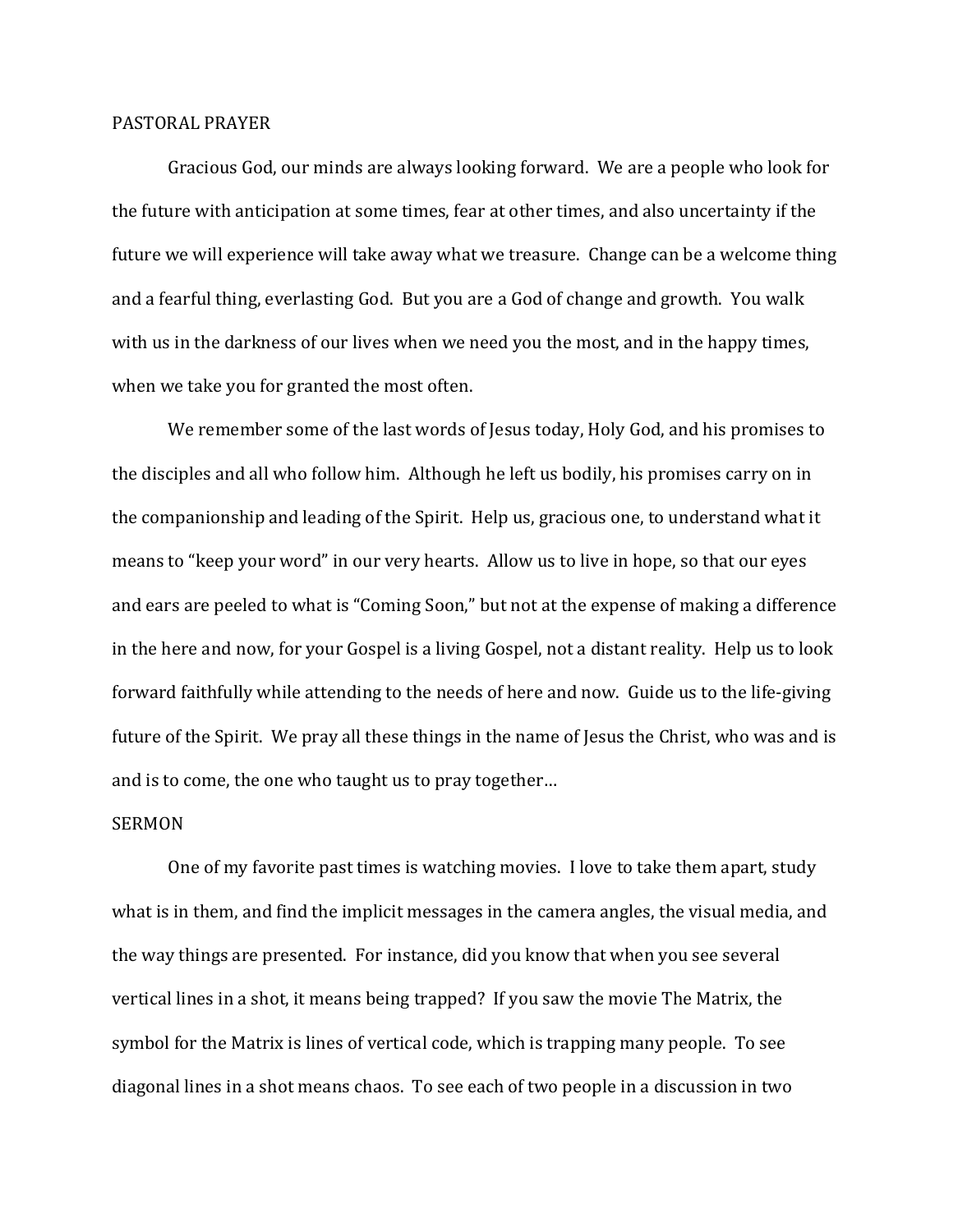different shots means they are disagreeing. To look up at someone in a shot shows they have the power, and so forth. Film, to me, is not just about telling a story; it's an art form. Even though it's fun for me to go back and watch a film time and time again, there is something great about looking forward to the next one. The next movie on my radar is Star Trek: Into Darkness, which is set to come out on the day before our wedding. In a way, that's one of the greatest joys of the movie buff, to see what the next story is. You can see it everywhere when it comes to movies; there are always advertisements that announce the next film with the same lingo: "Coming Soon." We're always looking forward to what is coming soon in our lives, whether that be movies, TV, or any latest product. Good or bad, we are taught to be seeking for the next big thing.

 In the same way, it seems like the faithful Christian life is always looking forward. It is, with some special considerations. We are a people tied to our history, but not always focused on the past as the golden age. We are meant to honor our history while incorporating it constructively into the future. None of these things should come at the expense of being attentive to the current moment. Our head is not in the clouds and separate from the here and now, but we do abide in hope. Hope is one of the greatest qualities of the Christian. We hope and work for the better things, justice for all, praise of Christ, equality among our brothers and sisters.

In worship, after we celebrate the Holiday of Easter, we are left with the rest of the season of Easter. For one thing, this means returning to a more joyful set of hymns after Lent's solemn nature. It can get really dull singing sad hymns. In another way, we recognize the ongoing ministry of Christ throughout Easter. Christ has returned from the dead, but he's not necessarily unpacking his bags for a long stay. He's only here for a short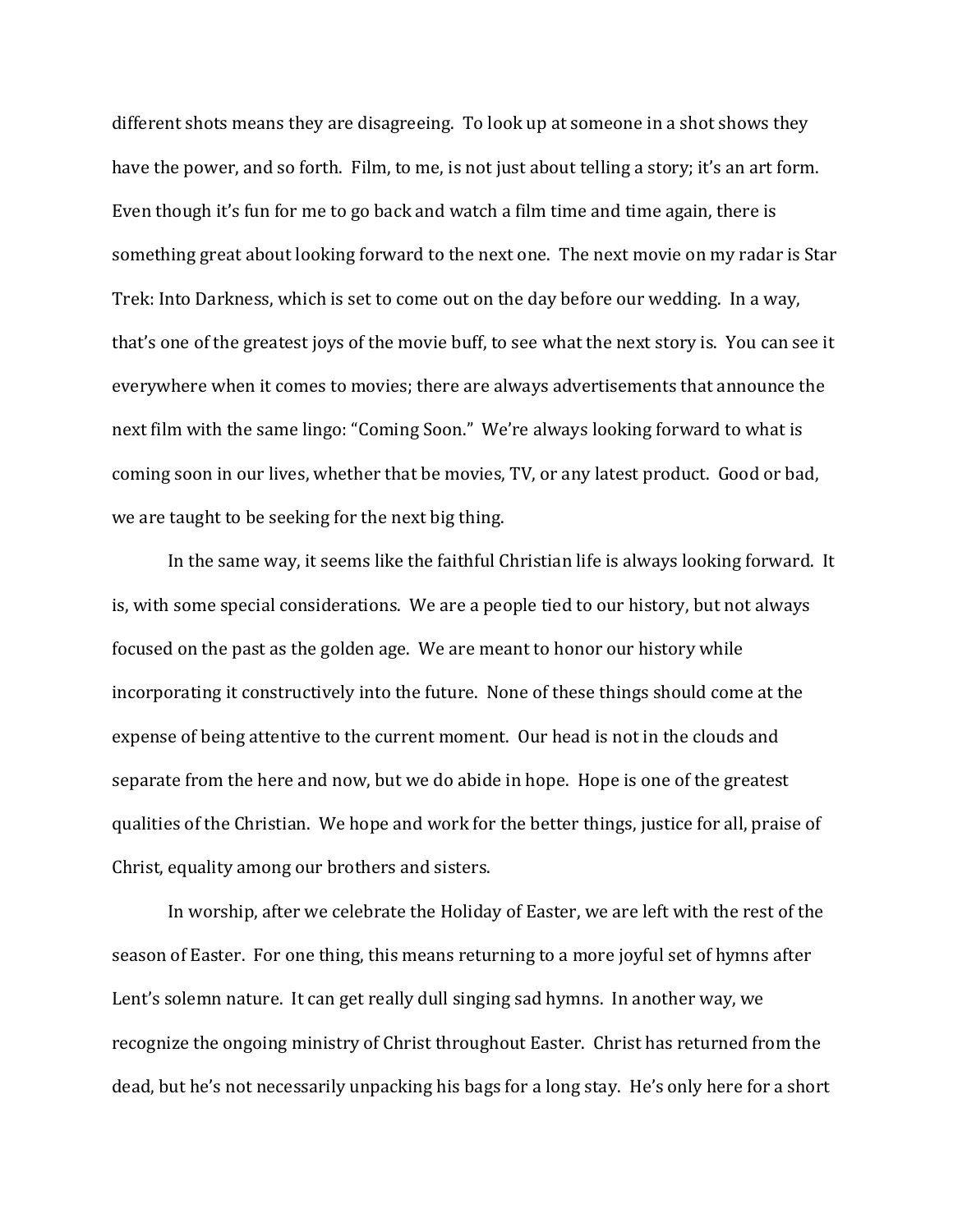while. We're looking forward to what happens next, after he ascends into heaven. The whole story is not over, but this chapter is nearing an end. Christ may be absent in body, but the ministry continues, which means big things are on the horizon. Because of this, we look forward to the next big thing: the coming of the Holy Spirit. Pentecost doesn't get a lot of love in the Christian understanding, but it is critical to the ongoing life of the church. It was the opening for so many to come into the fellowship of the church. It is where a free radical came into the faith and continues to provide us with direction and focus for the future. While this speech comes right before the trial and death of Jesus, it is for our ears now. We are at a point of departure in the Christian year, shifting toward a new dynamic in our faith. Let's take a look at what this change means, for us and for our connection to our Lord. We must recognize this is "coming soon," but not at the expense of who we are and what we do.

 This passage from John is from what we call Jesus' "Farewell Discourse." This occurs right before he is taken prisoner by the Romans and executed. Jesus is giving his disciples final instructions, thoughts, and an understanding of the shape of things to come. It is undoubtedly future-focused. So much of what he says is reassurance that there is a future, even after his sacrifice. While the point at that time may have been reassurance, as we look at it now, post-resurrection, we see direction and instruction for the time when Jesus is no longer with us. Jesus is going away for now. He speaks of the ascension. Will anything change in our faith? Jesus' answer is yes and no. Jesus will no longer be with us bodily, but his message will continue. Jesus' relationship with us will remain, but it will be in a different state. The vehicle for this change is the Spirit.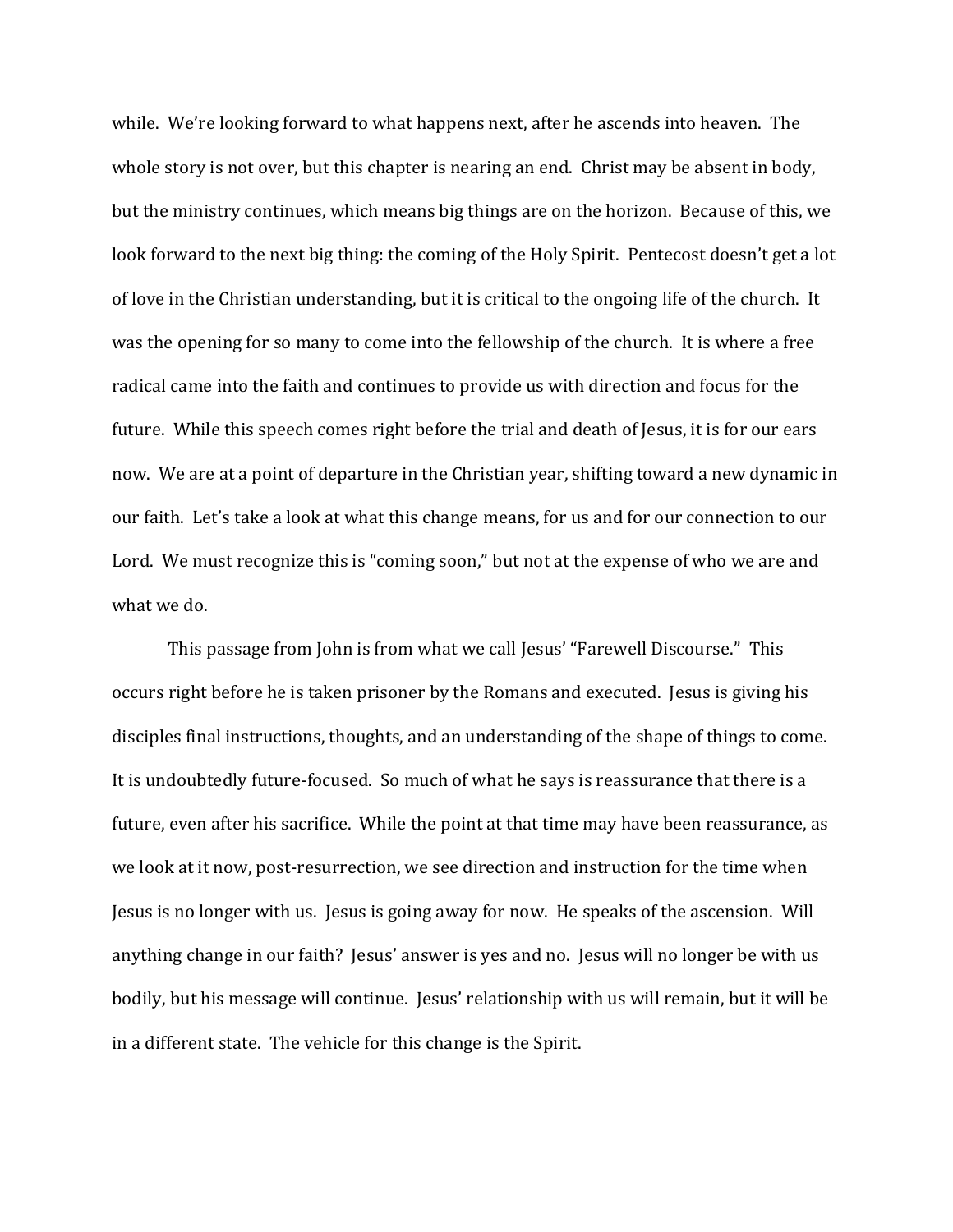As we recently discussed a few weeks ago, the Spirit has many ways of interacting with us. It has a way of pushing us toward God's calling, whether we want to go there or not. It is a comforter in our times of great need, but it is also a leader. Think of it as the director of an orchestra. It works alongside us, nudging us toward Christ's calling, but it does not take control of us. It essentially is the one who waves the baton at the orchestra of the church, directing the church toward the faithful way of ministering. Christ calls it the Advocate, the one who speaks on his behalf. We don't simply receive the Spirit when we call ourselves Christians, for the Spirit is not just only a benevolent companion. The Spirit's gonna move and it's gonna push sometimes, but that's always for our benefit, even when it doesn't feel like it at the time.

The Spirit works in tandem with Jesus, not as a substitute. His instructions here are not a simple pass-off to the Spirit. It's not the handing of the baton and a good-bye. Jesus says, quite clearly. "Peace I leave with you; my peace I give to you. Do not let your hearts be troubled, and do not let them be afraid." Jesus is not well wishing us peace; he is giving us peace. Although he is not bodily present anymore, he is not separated from us and from our situation. We are called to "keep his word" in a very real way, for the peace comes with God in three parts living among us, and God will dwell most fully with those who seek to be in communion with God. They will follow the word of Christ, let it dwell richly in their hearts, and love Christ's flock, for he gave his life for the flock.

 This is a wonderful thing that Christ speaks of, but there is a possible hazard here. It has more to do with us than it does with the message of the text. The subtle danger is exclusive to our time. All of these things are wonderful things, but we should look forward to them in due course. Jesus is not explaining what is to come to his disciples so they may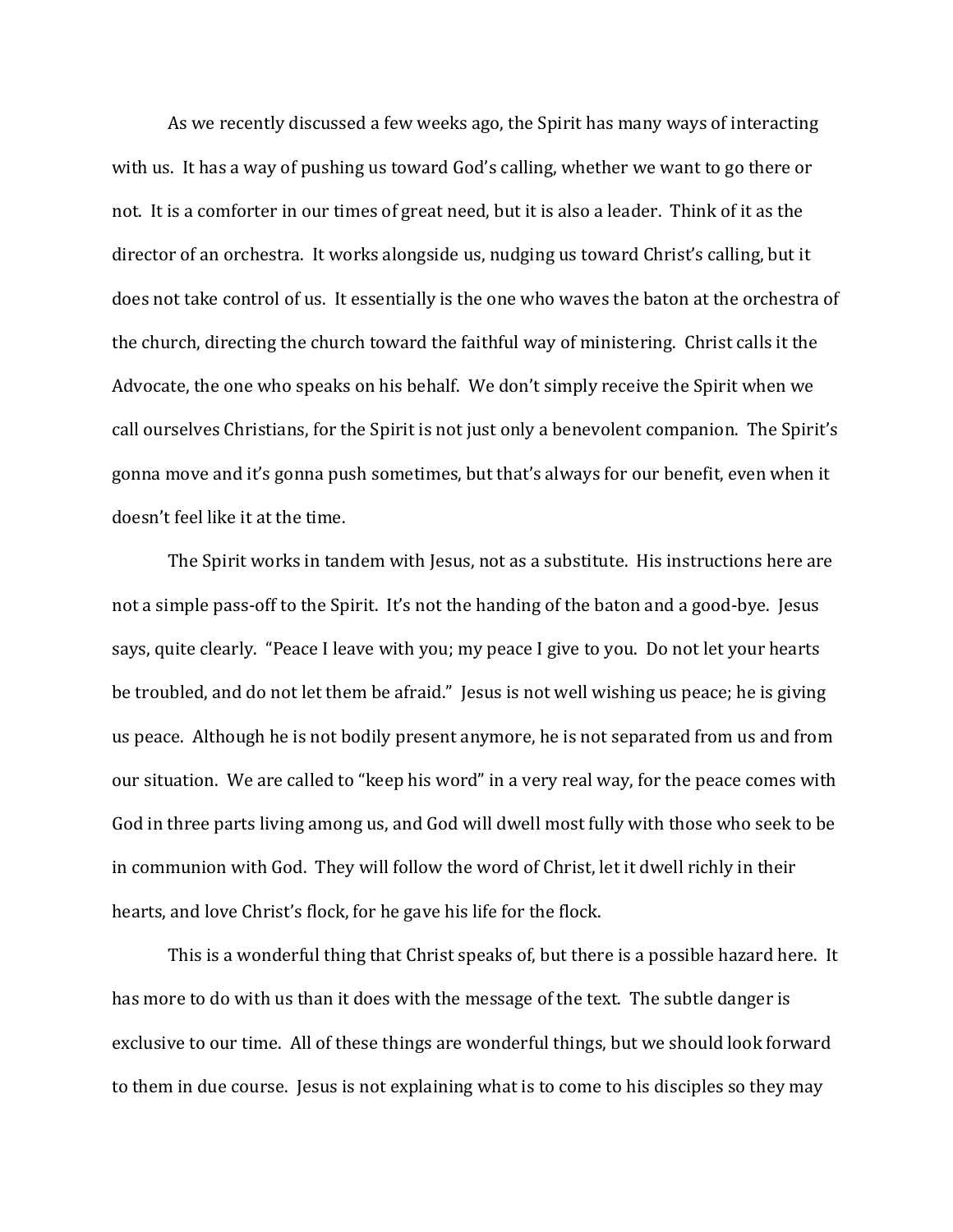look forward; it is that they may hope in the midst of darkness. With our different eye in a different time, we do have hope in the midst of the darkness, but, in a way, we have seen this movie before. We know how it ends. Consequently, we can get ahead of ourselves. One fear I have about the Christian life is that it looks either too much forward or too much backward for its own good. One movie that is particularly interesting is the Adam Sandler movie "Click." It tells the story of a man named Michael Newman who often uses his job as an excuse to get his family everything they could ever want at the expense of spending time with his family. He one day goes to a Bed Bath and Beyond and buys a remote control he discovers works for his life. He is able to skip the unfortunate and unpleasant parts of his life, only to find that using the remote keeps his mind going ahead of his body. He's missing so much of his life, and his relationships suffer. Later, the remote starts working without him using, and he's consistently skipping forward in time, missing so much in the meantime. His health has collapsed in the meantime, and he's on the edge of death, only to wake up in the Bed Bath and Beyond to realize…it may have been a dream. Needless to say, this helps him get his life and priorities in order.

 While that may be an overstatement for our lives, we realize how it hits us hard when we want to enjoy life the most. The holidays are a blessed time when we do so much work before and during that day that when we reach the end of Thanksgiving, Christmas, Easter, or your birthday, you realize you spent it in the details instead of the event. I think as a general rule, our culture is so future focused that we forget the present. Our minds live in the future, and the present gets lost. Our faith of the present gets lost when we are looking toward a distant horizon. This is the season of Easter, and while it's coming to a close, it reminds us that we have the time and space to appreciate what the next season